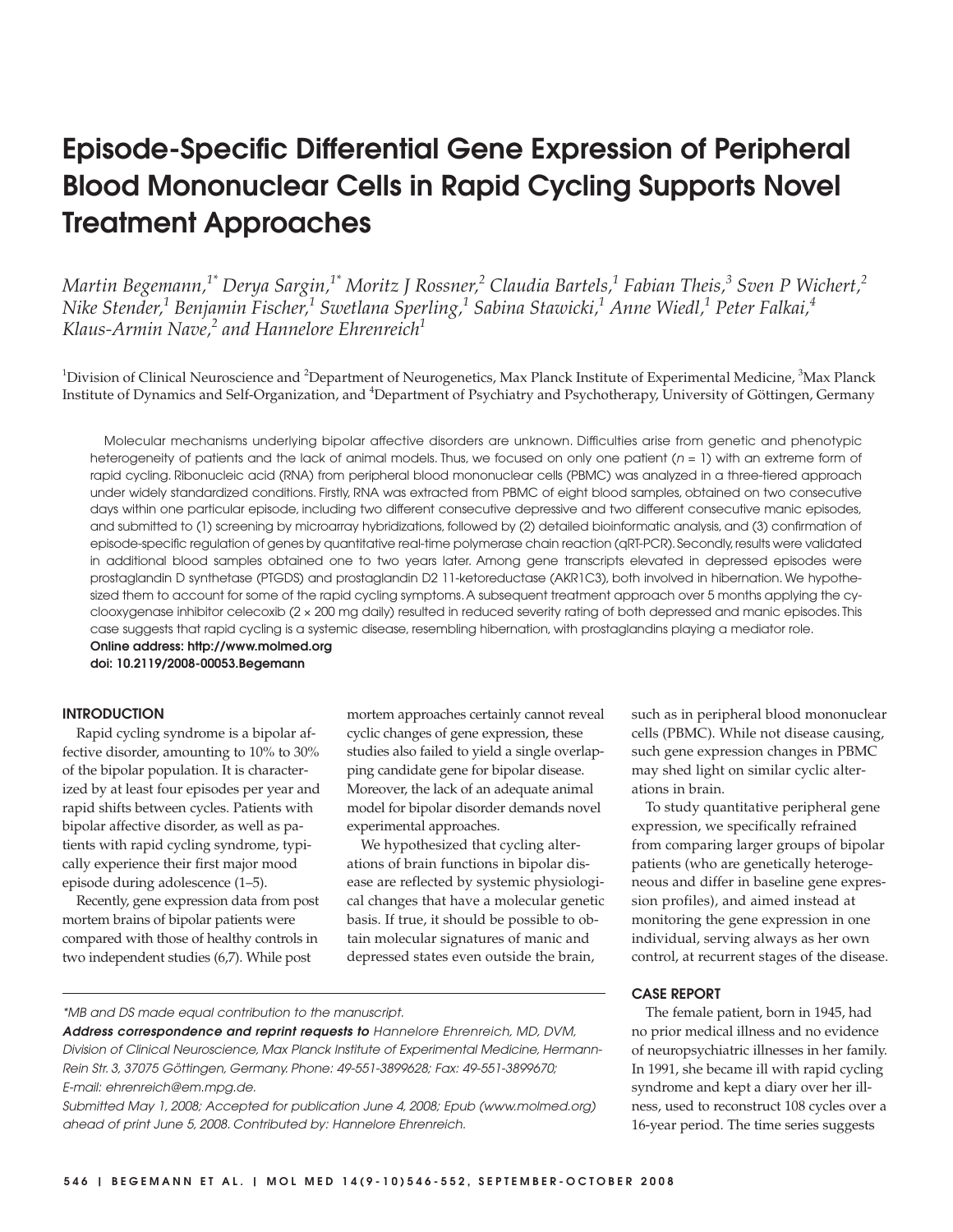complex rhythms in periodicity with mean total cycle lengths of  $53 \pm 21$  d, switching within hours between manic (mean  $28 \pm 14$  d) and depressed (mean  $26 \pm 14$  d) episodes without normal intervals (Supplementary Figure 1). Results of affective rating scales obtained repeatedly during depressed and manic episodes, together with psychopathology, neuropsychological test results, appearance,

autonomic, and physical signs are summarized in Table 1.

In addition to typical affective symptoms, the patient has physical and cognitive signs recurring in an episodespecific manner. In the first 2 to 3 d of a manic episode, she is sleepless and restless; in the following d, she sleeps 3 to 4 h per night. The 2 to 3 d before the end of manic episodes, she notes a

'normalization of sleep' with noninterrupted sleep of regular 8 h duration. The patient eats and drinks excessively during manic episodes, leading to alternating weight changes (up to 5 kg) between episodes and hyperhydration, resulting in significant shifts of hematocrit and hemoglobin concentrations. Three d after the onset of manic episodes, the patient regularly develops

|  |  |  | <b>Table 1.</b> Psychopathology, physical signs and neuropsychological test results (before celecoxib). |  |  |  |
|--|--|--|---------------------------------------------------------------------------------------------------------|--|--|--|
|--|--|--|---------------------------------------------------------------------------------------------------------|--|--|--|

| Category                     | Depressed episode                                         | Manic episode                                                      |  |
|------------------------------|-----------------------------------------------------------|--------------------------------------------------------------------|--|
| Psychopathology              |                                                           |                                                                    |  |
| Mood                         | dysphoric, despair, anxiety                               | expansive, exuberant, irritable                                    |  |
| <b>Drive</b>                 | impaired:                                                 | increased:                                                         |  |
|                              | - most of the time in bed                                 | - seeking contacts                                                 |  |
|                              | - social withdrawal                                       | - loss of inhibition                                               |  |
|                              | - neglected personal hygiene                              | - unnecessary purchases                                            |  |
|                              | - reduced self-care                                       | - booking of travels                                               |  |
| Thought process              | brooding, difficulty making decisions, slowed<br>thinking | logorrhea, distractibility, poor concentration,<br>racing thoughts |  |
| Suicidality                  | passive death wishes                                      | joie de vivre ("Lebensfreude")                                     |  |
| Gestures and mimic           | mask-like face and slow limb movements                    | rich in gestures and facial expression                             |  |
|                              | oculomotoric decreased                                    | oculomotoric increased                                             |  |
|                              | sad appearing<br>withdrawn                                | searching for eye contact and attention                            |  |
| Voice                        | low pitched, monotonous                                   | high pitched, melodious                                            |  |
| Handwriting                  | jittery and slow                                          | orthographic mistakes and corrections                              |  |
| Dotting                      | moderately impaired                                       | normal                                                             |  |
| Tapping                      | moderately impaired                                       | moderately impaired                                                |  |
| $HAM-D^{\alpha}$             | range between 31 and 38                                   | range between 3 and 4                                              |  |
| <b>BDI</b> b                 | range between 44 and 52                                   | range between 3 and 5                                              |  |
| <b>YMRS<sup>c</sup></b>      | range between 1 and 3                                     | range between 21 and 24                                            |  |
| <b>PANSS<sup>d</sup></b>     | range between 84 and 92                                   | range between 40 and 41                                            |  |
| Autonomic and physical signs |                                                           |                                                                    |  |
| Sleep                        | increased requirement for sleep and daytime<br>in bed     | reduced requirement for sleep and disrupted<br>sleep               |  |
| Appetite                     | decreased                                                 | increased                                                          |  |
| Weight                       | decreased                                                 | increased                                                          |  |
| Libido                       | absent                                                    | increased                                                          |  |
| Allergy                      | no allergies                                              | susceptibility to allergies                                        |  |
| Edema                        | no edema                                                  | edema on lower extremities                                         |  |
| Neuropsychology              |                                                           |                                                                    |  |
| Short-term memory            | mildly impaired                                           | mildly impaired                                                    |  |
| Long-term memory             | normal                                                    | normal                                                             |  |
| Working memory               | moderately impaired                                       | severely impaired                                                  |  |
| Semantic fluency             | moderately impaired                                       | normal                                                             |  |
| <b>Executive functions</b>   | moderately impaired                                       | severely impaired                                                  |  |
| Psychomotor speed            | moderately impaired                                       | moderately impaired                                                |  |

<sup>a</sup>Hamilton Depression Rating Scale.

**Beck Depression Inventory.** 

<sup>c</sup>Young Mania Rating Scale.

<sup>d</sup>Positive and Negative Syndrome Scale.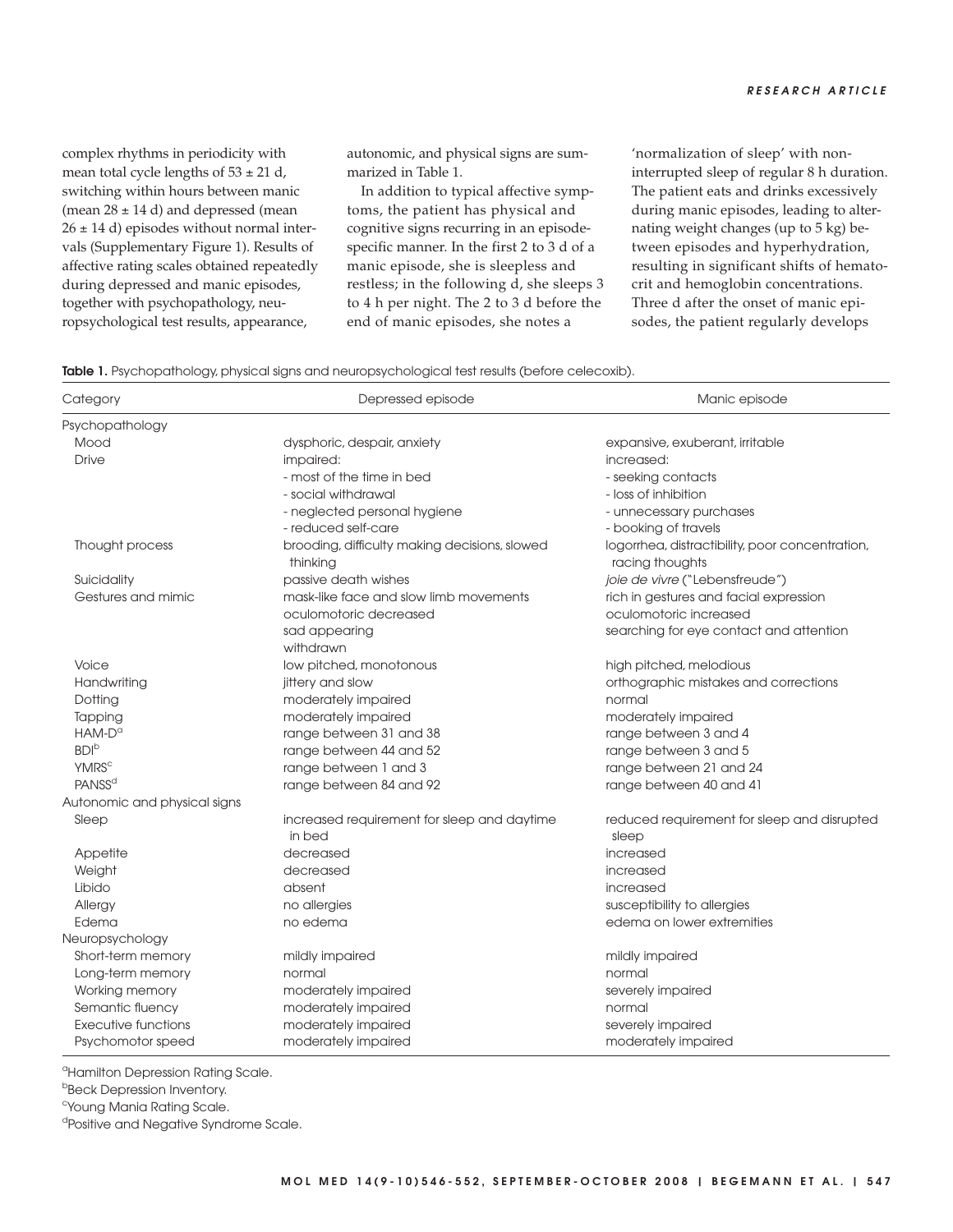edema in her lower extremities that recover immediately after onset of depression. Only during manic episodes does she become susceptible to seasonal allergies (hay fever). This allergic response is rarely observed during depressed episodes. Witnesses describe a change of her voice in the last 2 to 3 d of manic episodes to raspy and less melodious. At the end of depressed episodes, her voice becomes more cheerful and richer in tonal inflections. The patient is not aware of these changes. Because there was an episode-specific susceptibility to allergens, lymphocyte subpopulations were studied by fluorescenceactivated cell sorting in different episodes. Subtle shifts between CD4-helper and CD8-suppressor cells were noted (Supplementary Figure 2).

The cyclic pattern of the patient's affective disorder has had a poor response to pharmacologic treatment over the past 16 years, such as lithium, venlafaxine, chlorprothixene, citalopram, paroxetine, carbamazepine, valproic acid, trimipramine, lamotrigine, olanzapine, or flupentixol, and no response to psychotherapy and hypnosis. Antipsychotic medication, such as flupentixol, somewhat reduced the severity of symptoms but not the cyclic behavior of the disorder. During the time of all analyses presented here, the patient was on continuous lamotrigine medication (400 mg), resulting in comparable serum levels of 4.1–8.9 μg/mL upon repeated controls (therapeutic range: 2-10 μg/mL). No other medication was allowed 2 wks before or during the time of each testing, or before and during the treatment approach, reported here, using the cyclooxygenase inhibitor celecoxib (Celebrex, Pfizer, Karlsruhe, Germany, 2 × 200 mg daily per os).

## **MATERIALS AND METHODS**

## **Strategy of Episode-Dependent Gene Shift Detection**

A three-tiered approach was used to identify candidate genes that are expressed in an episode-specific fashion. In the first step, eight blood samples for PBMC isolation (see below) were collected (always at 8:00 a.m. after overnight fasting conditions) in the approximate middle of two different consecutive depressed and manic episodes on two consecutive days each. All sample collection was done well outside the hay fever season and in complete absence of allergic symptoms. The screening identified genes that showed at least two-fold differences in expression in manic compared with depressed episodes, and *vice versa*. After screening by microarrays, the data set was submitted to two bioinformatic processing steps (see below). The data were normalized and analyzed to identify and exclude genes that differed between the two consecutive days within a particular episode (arbitrary daily variation). Further genes were excluded that were differentially expressed within the two depressed or within the two manic episodes (arbitrary monthly variation). The expression pattern of the remaining depressed and manic episode genes was subsequently compared. Using this approach, several genes were identified that showed high expression in depressed and low in manic episodes, and *vice versa*. Because the patient never had periods where she was free of symptoms, samples could not be obtained within an euthymic episode.

## **Isolation of Peripheral Blood Mononuclear Cells (PBMC)**

PBMC were collected applying the standard Ficoll-Paque Plus isolation procedure (Amersham Biosciences, Freiburg, Germany). RNA was prepared using Trizol and Qiagen RNAeasy columns (Qiagen, Hilden, Germany). The RNA samples were used to synthesize cDNAs (SuperScriptIII, Invitrogen, Karlsruhe, Germany).

## **DNA Microarray Analysis**

Transcriptome analysis was performed using the GeneChip Human Genome U133 Plus 2.0 (Affymetrix, Santa Clara, CA, USA) (8) according to the

published protocols (9). All cDNAs used for microarrays were one-round amplified. GeneChip data were analyzed using the software GCOS version 1.2 (Affymetrix). Detailed data analysis was performed with R open-source software, and the open-source Bioconductor platform.

## **Quantitative Real-Time Reverse Transcriptase Polymerase Chain Reaction (qRT-PCR)**

Genes found to be differentially regulated by DNA microarray analysis were subsequently validated independently using qRT-PCR. Cyclic changes in the expression of these genes were confirmed further on PBMC of additional blood samples obtained up to two years after the initial screen. qRT-PCR was performed with the aid of SYBR Green detection on Applied Biosystems 7500 Fast System. CT (cycle threshold) values were standardized to CT values of GAPDH. Primers are listed in Supplementary Table 1.

## **Statistical Analyses**

All numerical results are presented as mean  $\pm$  SD in the text and mean  $\pm$  SEM in the Figures. Statistical analyses (10,11) and Fast Fourier Transformations (12) were performed as published using MATLAB R2007a software. Nonparametric independent Mann-Whitney *U* test (two-tailed) and Student *t* test (two-tailed) were calculated using SPSS 16.0 for Windows.

*All supplementary materials are available online at molmed*.*org*.

## **RESULTS**

A three-tiered approach was employed to identify genes that were regulated in an episode-specific fashion (Figure 1A). We grouped the genes in biological categories and present their mean expression pattern over six to ten separate time points during either depression or mania (Figure 1B–1E).

Notably, the genes involved in prostaglandin metabolism, PTGDS (lipocalin-type prostaglandin D synthetase), and AKR1C3 (prostaglandin D2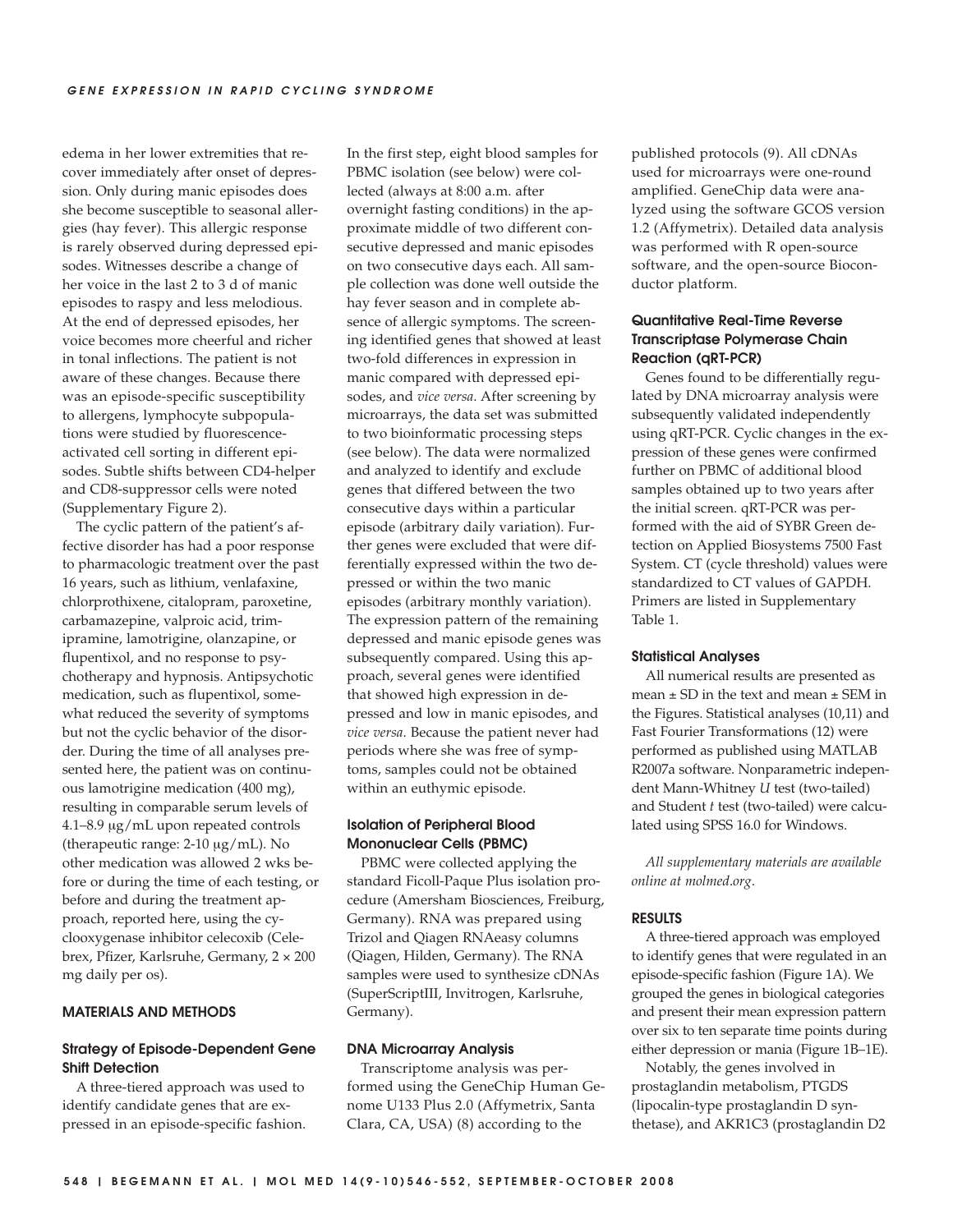

**Figure 1.** (A) Strategy of episode-dependent gene shift detection using microchip analysis. A three-step strategy was used to identify candidate genes that are expressed in an episode-specific fashion: Eight blood samples were collected (always at 8:00 a.m.) in two consecutive depressed and manic episodes on two consecutive days each. After screening by microarrays, the data set was submitted to two bioinformatic processing steps. Genes were subtracted that differed between the two consecutive days within a particular episode (arbitrary daily variation). Further genes were excluded that were differentially expressed within the two depressed or within the two manic episodes (arbitrary monthly variation). The expression pattern of the remaining depressed and manic episode genes was subsequently compared. (B–E) Episode-specific PBMC gene expression involves different groups of genes. Genes found to be differentially expressed by microchip screening were confirmed by qRT-PCR in all samples. Moreover, blood sampling was extended beyond the initial screening period, and regulated genes were again validated more than one year later. Genes were grouped (B–E) according to biological categories. Each bar represents mean ± SEM of 6 to 12 determinations from cDNAs obtained from PBMC on different days in independent manic ( $n = 6$ ; open bars) and depressed ( $n = 5$ ; filled bars) episodes. The chart for hemoglobins contains an insert with hemoglobin (protein) concentrations in whole blood ( $n = 7$  samples of independent manic and depressed episodes, respectively). Mean values were compared using independent Student t test (two-tailed).

11-ketoreductase), showed higher expression in depressed episodes (Figure 1B). We also identified two neurodevelopmental genes that revealed opposing gene expression: NRG1 (neuregulin-1) was expressed higher in manic, SPON2 (spondin-2) in depressed episodes (Figure 1C). Several other genes, involved in regulation of the immune system, were episode-specifically expressed. These include GZMA (granzyme A) and KLRD1 (killer cell lectin-like receptor subfamily D, member 1/CD94) with higher expression in depressed as compared with manic episodes (Figure 1D). Hemoglobin genes A and B (HBB and HBA) were higher in manic, compared with depressed episodes. This contrasts the hemoglobin (protein) concentration in whole blood (insert) showing opposite regulation (Figure 1E).

As discussed below, the most intriguing finding was the association of prostaglandinsynthesizing genes PTGDS (lipocalin-type prostaglandin D synthetase) and AKR1C3 (prostaglandin D2 11-ketoreductase) with rapid cycling. We undertook a clinical experiment to explore the relevance of this observation and to distinguish between a disease marker and mediator. We offered to the patient a treatment approach applying (off-label) the cyclooxygenase inhibitor celecoxib (Celebrex, Pfizer, 2 × 200 mg daily oral).

Treatment with celecoxib was started with 100 mg and increased by 100 mg daily to reach the final dose of 400 mg  $(2 \times 200 \text{ mg daily})$  at d 4. This dose has been continued for more than 5 months and is well tolerated. Figure 2 illustrates the clinical course before and during celecoxib, including psychopathology ratings that revealed a significant improvement of depressed as well as of manic symptoms.

## **DISCUSSION**

In our first molecular-genetic approach to alternating gene expression in bipolar disorders, we used PBMC of a woman with 16-year history of an extreme form of rapid cycling, and obtained an episode-specific gene expression pro-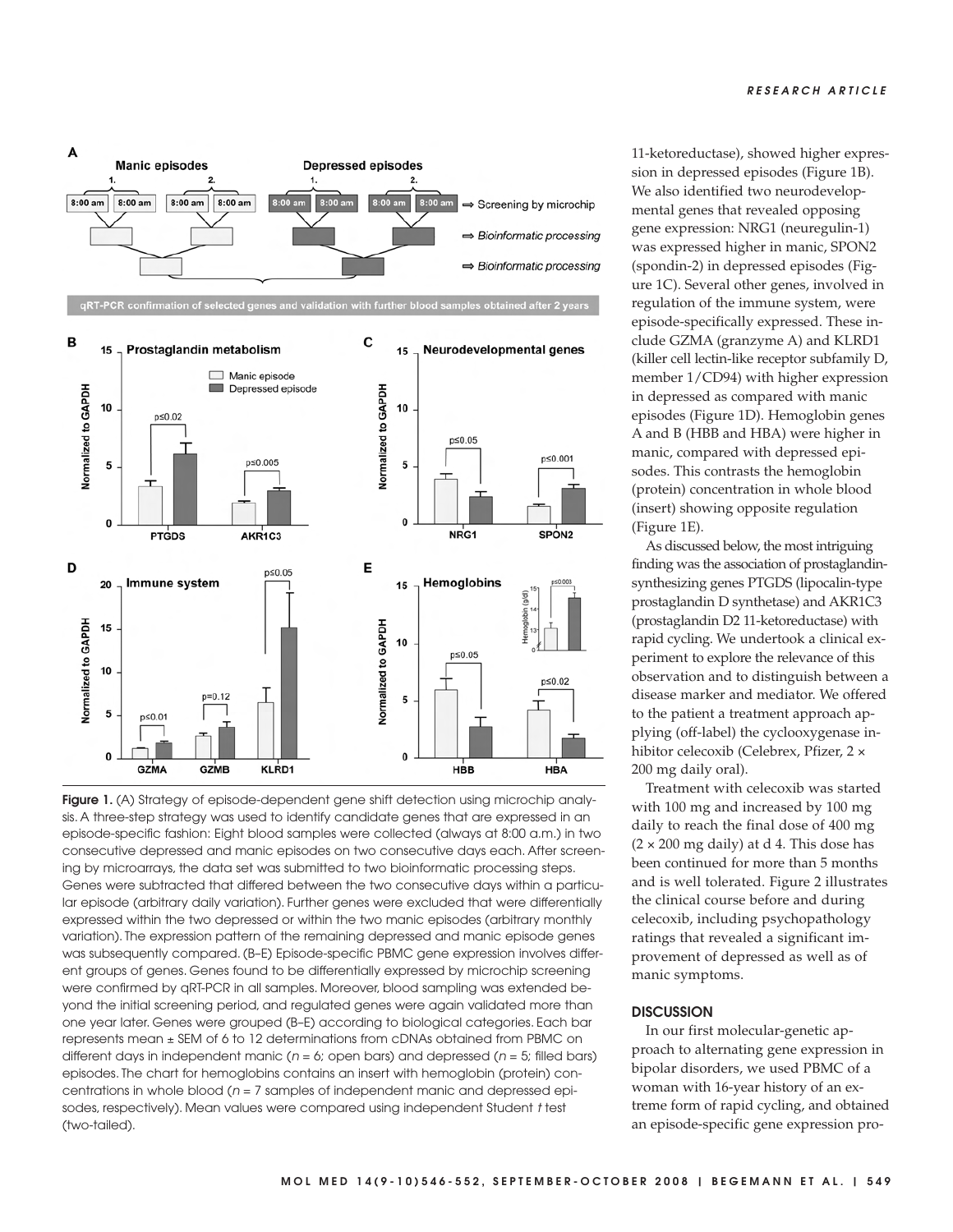

**Figure 2.** Clinical course of psychopathology ratings before and during treatment with the cyclooxygenase inhibitor celecoxib. The course of the Hamilton Depression Rating Scale (HAM-D) scores, the Young Mania Rating Scale (YMRS) scores, and the Positive and Negative Syndrome Scale (PANSS) scores, presented in line graphs, show a pronounced cycling pattern. Day 0 denotes start of celecoxib intake. The magnitude of cyclic changes appears to gradually decrease during treatment. Bar graphs give scores (mean  $\pm$  SEM) of  $n = 6$ depressed and  $n = 6$  manic episodes (two before and four after onset of treatment each). HAM-D score in depressed and YMRS score in manic episodes decrease significantly upon treatment. Mean values are compared using independent Student t test (two-tailed). M = manic episode, D = depressed episode.

file on an identical genetic background. Our strategy was set up to minimize the risk of identifying false positive genes, due to daily or monthly variations in gene expression that are disorder-unrelated. The gene expression differences among episodes are small but significant, and would not have been recognized in a pool of patients or in comparison with healthy controls, due to different genetic background and modifiers of gene expression. In principle, such an approach could be employed as a screening strategy for genes in any condition with temporal periodic behavior, such as sleep or seasonal phenomena/disorders.

Follow-up studies on larger numbers of bipolar patients will have to follow, to confirm the general disease-relevance of the identified gene expression shifts. Specifically, patients with a more typical age of onset and course of bipolar disease will have to be screened. An age of

onset of 46 years and cycling over decades without euthymic episodes, as in our patient, clearly is an exception (3–5).

The patient's impairments comprise psychopathological symptoms in combination with physical signs and symptoms, including the immune system, and a variety of cognitive domains evident upon neuropsychological testing. Accordingly, episode-specific gene expression involved different biological systems, such as blood, metabolism, immune functions, as well as neuronal genes, confirming rapid cycling as a systemic disorder. Like all association studies, we can make no claim whether or not a particular gene expression shift is a cause or consequence of rapid cycling, and whether similar gene expression changes occur in the brain. Moreover, it is currently unknown whether some of the observed alterations in gene expression partly reflect the shifts in immune cell subsets observed here.

Lamotrigine has been shown to alter expression of certain genes, such as GABA-A receptor β3 subunit in rat hippocampal cells (13). During the entire observation period (analysis and experimental treatment) reported in this paper, however, the patient was always on the same dose of lamotrigine (episode-independent), making an influence of this pharmacological treatment on the alternating gene expression shown here very unlikely. No other medication was used.

Some regulated genes identified in PBMC are known to be expressed in the nervous system. For example, NRG1 is a neuronal growth factor regulating differentiation, synaptogenesis, and myelination of the nervous system (14). NRG1 also is expressed in activated monocytes (15). Similarly, SPON2 (spondin, mindin) originally was characterized in zebrafish as a protein involved in outgrowth of hippocampal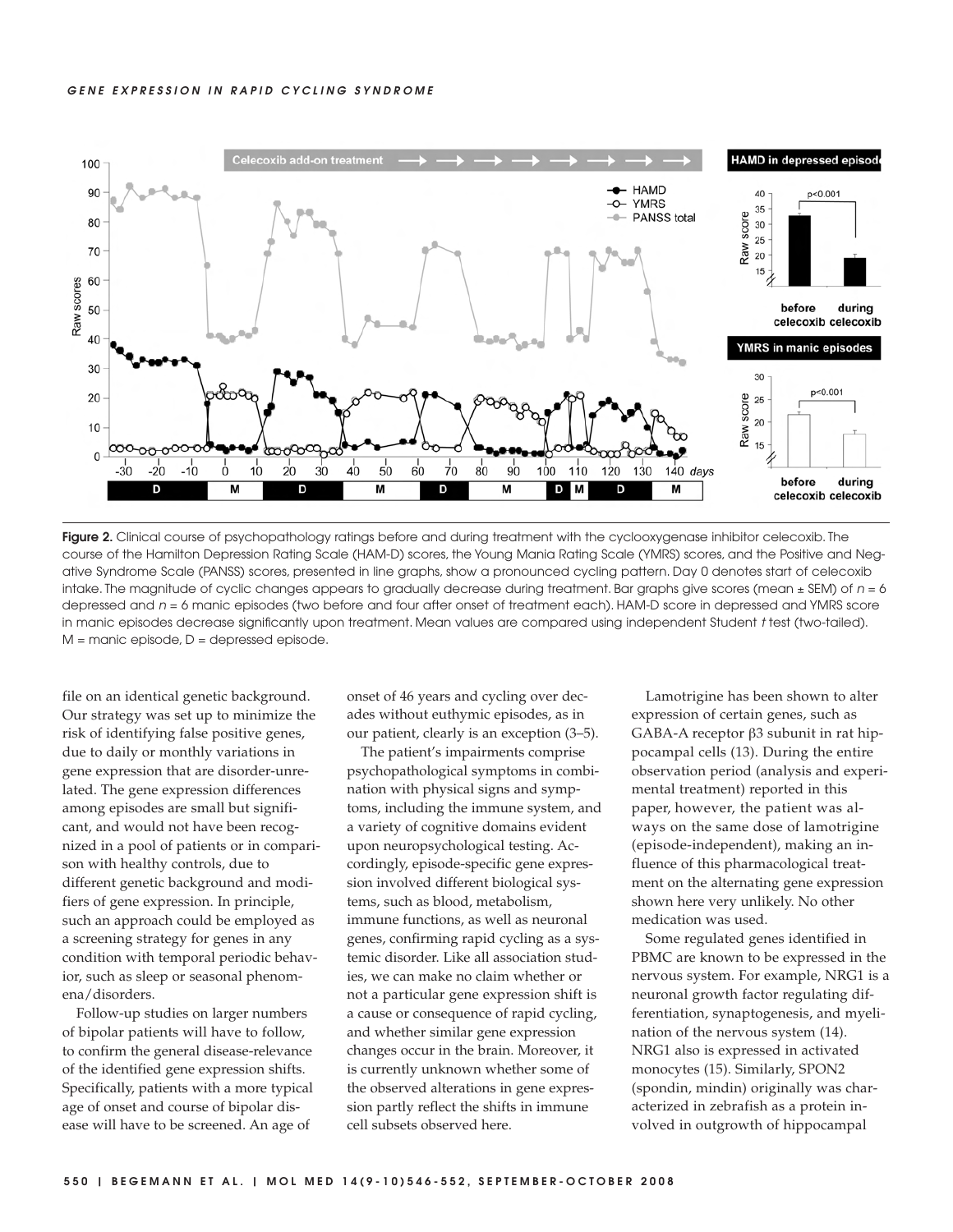neurons (16). It is expressed abundantly in lymphoid tissue and involved in inflammation (17).

Granzymes A and B (GZMA and GZMB) and several natural killer cell receptors were higher in depressed episodes. We speculate that the observed episode-specific gene expression contributes to the pathogenesis seen in our patient, including her allergic diathesis. In contrast, the elevated globin gene expression in manic episodes found here may reflect a physiological counterregulation to the relative increase in extracellular fluid (and decrease in hemoglobin level) due to massive drinking.

Interestingly, two genes were identified that are essential for prostaglandin synthesis, PTGDS and AKR1C3. PTGDS is preferentially expressed in the central nervous system and mediates synthesis of PGD<sub>2</sub> from PGH<sub>2</sub> (the cyclooxygenasemediated product of arachidonic acid), and AKR1C3 mediates synthesis of  $PGF_{2\alpha}$  from PGD<sub>2</sub>. PGF<sub>2 $\alpha$ </sub> is a PPAR<sub> $\alpha$ </sub> antagonist, in contrast to two other PGD<sub>2</sub> metabolites that are spontaneously converted from  $PGJ_2$ :  $\Delta^{12}$ -PGJ<sub>2</sub> and 15-deoxy- $\Delta^{12,14}$ -PGJ<sub>2</sub> that are PPAR<sub>v</sub> agonists. Prostaglandin synthesis plays a pivotal role in metabolic homeostasis, sleep regulation, adipogenesis, allergic response, and inflammation (18–22). Altered levels of prostaglandins have been detected in different body fluids in patients with major affective disorders (23–28). Also pharmacological evidence (29–31) suggests that altered prostaglandin metabolism may lead to mood disorders. All this is consistent with episode-specific differential gene expression of PTGDS and AKR1C3 as revealed in the present case.

Alterations in inflammatory markers in serum of bipolar patients, such as cytokines, c-reactive protein and components of the complement system, have been reported previously (32–38). There might well be an interaction between the prostaglandin system found to be episodically regulated here, in the described case, and these inflammatory molecules, also in the CNS (35,39,40).

Intriguingly, altered expression of PTGDS marks the hibernation cycle, and accumulation of prostaglandins during hibernation season has been described in hibernating animals (18,22). Based on our molecular data, we speculate that the rapid cycling syndrome in humans may reflect an evolutionary ancient behavioral program resembling the hibernation cycle (with periodic eating, high psychomotor activity and nesting behavior, alternating with episodes of rest and sleep) (41,42) that becomes pathologically re-activated by unknown triggers, thereby creating rapid cycling.

The gene products involved in prostaglandin metabolism might give clues to potential treatment targets, but to confirm their general relevance in bipolar disease, more patients will have to be examined for cycling-associated alterations in prostaglandin gene expression. Nevertheless, the positive result of the clinical experiment with celecoxib in our patient, showing considerable attenuation of both depressed and manic rating scores, supports a mediator role of prostaglandins in rapid cycling. We are fully aware of the limitation of a case report in comparison to a clinical trial. However, we note that the 16-year clinical history of our patient has never shown benefits from any of the many pharmacological treatments, suggesting that a potential placebo effect in our experiment would be minor.

Supporting our findings, a recent proof-of-concept trial in Germany including patients with major monopolar depression found beneficial effects on mood upon 6-wk add-on treatment with the cyclooxygenase-2 inhibitor celecoxib. In contrast to our gene expression-based "hibernation hypothesis of bipolar disease," this trial was based on the hypothesis that inflammatory processes might be involved in the pathogenesis of depression (43). Following the same inflammation hypothesis of depression, another small 6-wk study was performed in the United States of America, exploring the effect of celecoxib as adjunctive agent in bipolar depression, also with promising

results (44). Bringing hibernation and inflammation together, it is intriguing to speculate that rapid cycling bipolar disorders are characterized by episodic self-limiting inflammatory processes that, unlike other inflammatory conditions in the brain, do not lead to overt neurodegeneration.

## **ACKNOWLEDGMENTS**

The study was supported by the Max Planck Society, by several private donations, as well as by the DFG Center for Molecular Physiology of the Brain (CMPB). The authors would like to thank Jeannine Dietrich and Kathrin Hannke for excellent assistance and Fred Wolf for helpful discussions.

## **DISCLOSURE/CONFLICTS OF INTEREST**

It is herewith declared that none of the authors have any conflicts of interest in publishing our data.

#### **REFERENCES**

- 1. Dunner DL, Fieve RR. (1974) Clinical factors in lithium-carbonate prophylaxis failure. *Arch*. *Gen*. *Psychiatry* 30:229–33.
- 2. Muller-Oerlinghausen B, Berghofer A, Bauer M. (2002) Bipolar disorder. *Lancet* 359:241–7.
- 3. Coryell W. (2005) Rapid cycling bipolar disorder: clinical characteristics and treatment options. *CNS Drugs* 19:557–69.
- 4. Papadimitriou GN, Calabrese JR, Dikeos DG, Christodoulou GN. (2005) Rapid cycling bipolar disorder: biology and pathogenesis. *Int*. *J*. *Neuropsychopharmacol*. 8:281–92.
- 5. Schneck CD, *et al*. (2004) Phenomenology of rapid-cycling bipolar disorder: data from the first 500 participants in the Systematic Treatment Enhancement Program. *Am*. *J*. *Psychiatry* 161:1902–8.
- 6. Nakatani N, *et al*. (2006) Genome-wide expression analysis detects eight genes with robust alterations specific to bipolar I disorder: relevance to neuronal network perturbation. *Hum*. *Mol*. *Genet*. 15:1949–62.
- 7. Ryan MM, *et al*. (2006) Gene expression analysis of bipolar disorder reveals downregulation of the ubiquitin cycle and alterations in synaptic genes. *Mol*. *Psychiatry* 11:965–78.
- 8. Shi LM, *et al*. (2006) The MicroArray Quality Control (MAQC) project shows inter- and intraplatform reproducibility of gene expression measurements. *Nat*. *Biotechnol*. 24:1151–61.
- 9. Rossner MJ, *et al*. (2006) Global transcriptome analysis of genetically identified neurons in the adult cortex. *J*. *Neurosci*. 26:9956–66.